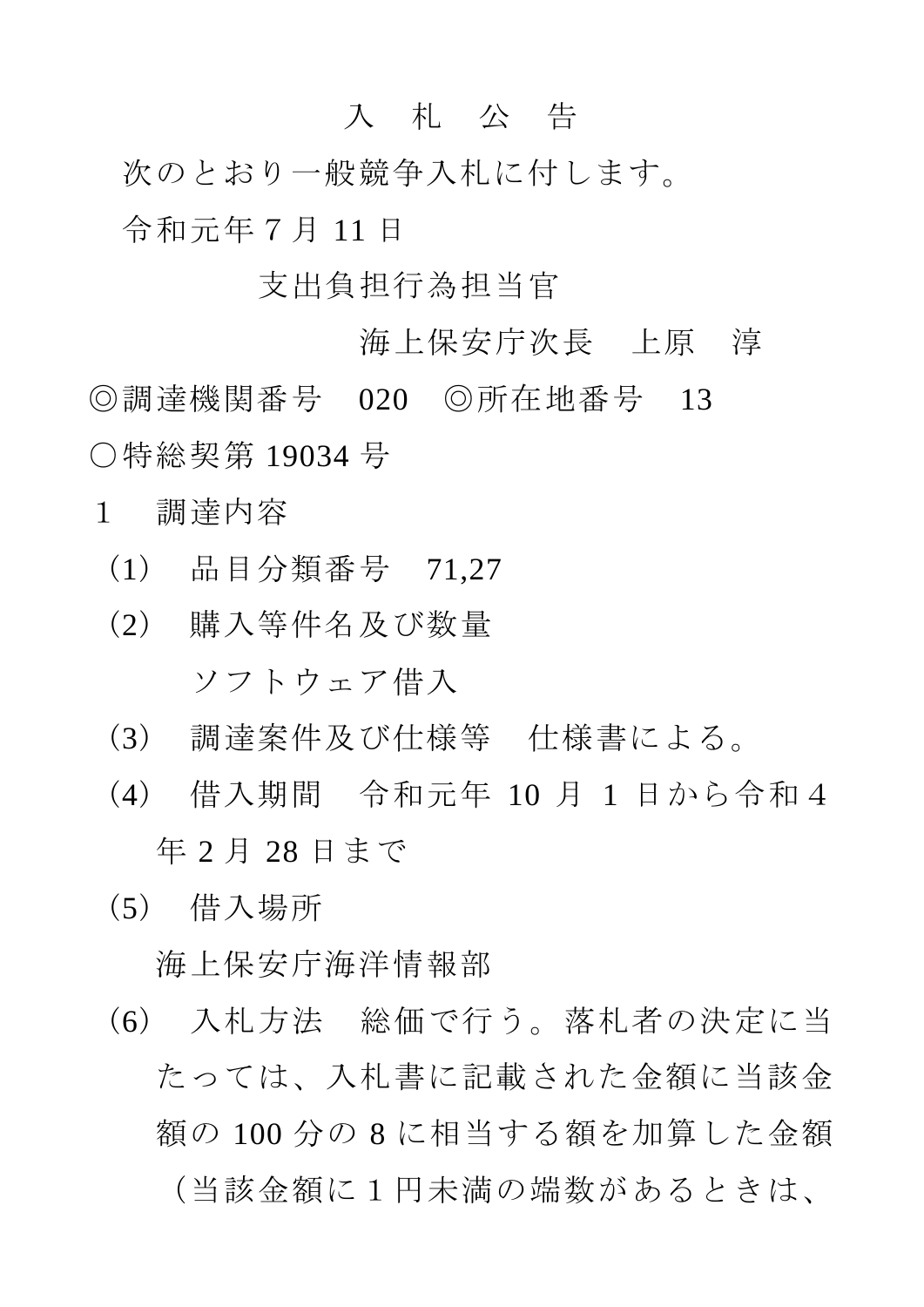その端数金額を切り捨てるものとする。)をも って落札価格とするので、入札者は、消費税 及び地方消費税に係る課税事業者であるか免 税事業者であるかを問わず、見積もった契約 金額の 108 分の 100 に相当する金額を入札書 に記載すること。

- (7) 電子調達システムの利用 本案件は、電子 調達システムで行う対象調達案件である。な お、電子調達システムによりがたい者は、紙 入札方式参加願の提出をもって紙入札方式に 代えるものとする。その他詳細については、 入札説明書による。
- 2 競争参加資格
- (1) 予算決算及び会計令(以下「予決令」とい う。)第 70 条の規定に該当しない者であるこ と。なお、未成年者、被保佐人又は被補助人 であって、契約締結のために必要な同意を得 ている者は、同条中、特別の理由がある場合 に該当する。
- (2) 予決令第 71 条の規定に該当しない者であ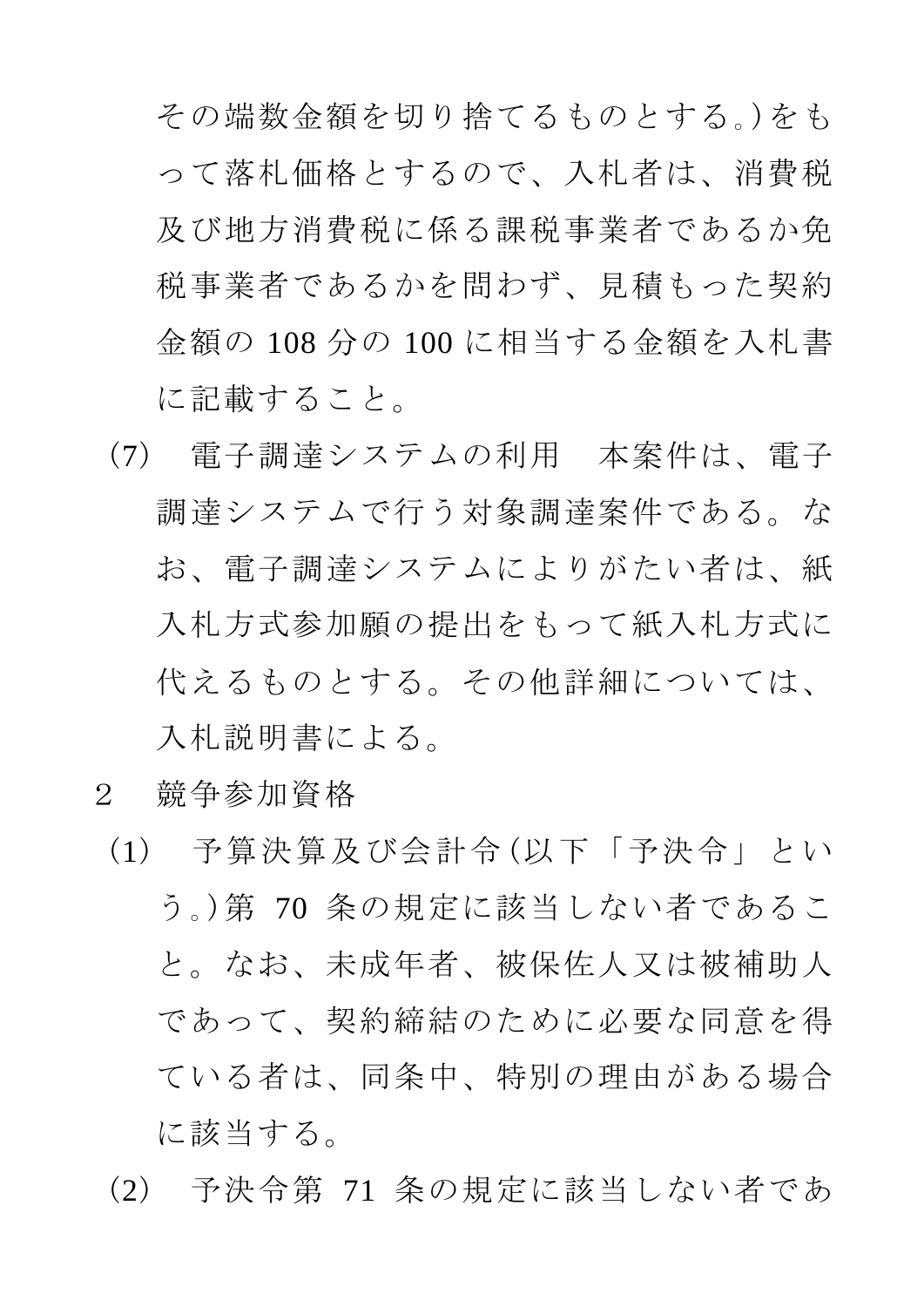ること。

- (3) 令和元・32・33 年度国土交通省競争参加資 格(全省庁統一資格)において、「物品の販 売」又は「役務の提供等」のA又はB等級の いずれかに格付けされ、関東・甲信越地域の 競争参加資格を有するものであること。
- (4) 当該部局において指名停止の措置を受け、 指名停止期間中でない者。
- (5) 警察当局から、暴力団員が実質的に経営を 支配する者又はこれに準ずるものとして、国 土交通省発注の公共事業等からの排除要請が あり、当該状態が継続している者でないこと。
- (6) 電子調達システムによる場合は、電子認証

(ICカード)を取得していること。

- (7) 競争参加資格の申請の時期及び場所「競争 参加者の資格に関する公示」(平成 30 年3月 30 日付官報)に記載されている時期及び場所 で申請を受け付ける。
- 3 入札書の提出場所等
	- (1) 電子調達システムのURL及び問い合わせ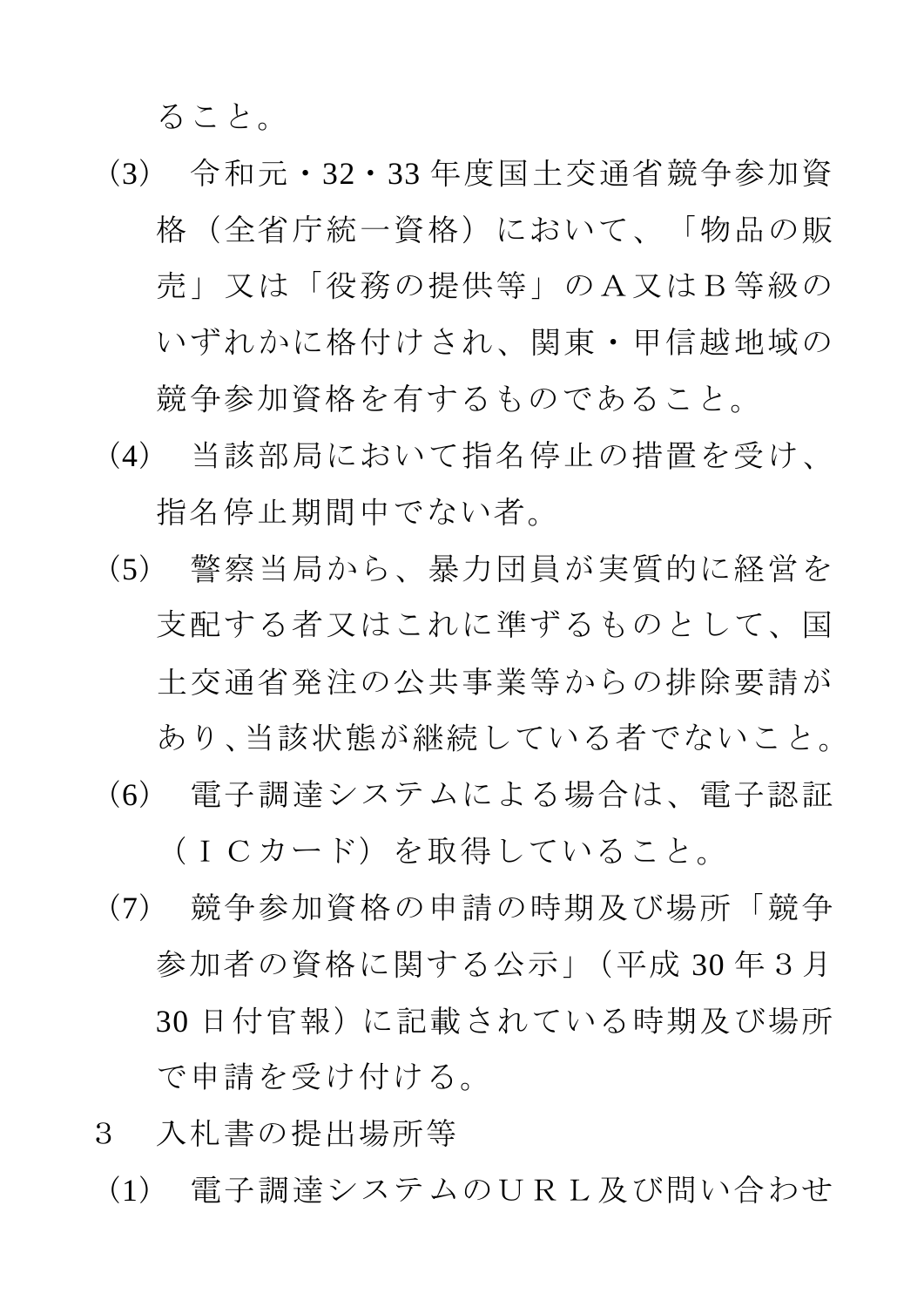先 政府電子調達(GEPS)

 https://www.geps.go.jp/ 電子調達システ ムヘルプデスク TEL0570-014-889

- (2) 紙入札方式による入札書等の提出場所、契 約条項を示す場所、入札説明書の交付場所及 び問い合わせ先 〒100-8976 東京都千代 田区霞が関2-1-3 海上保安庁総務部政 務課予算執行管理室第三契約係 川上 慶 電話 03-3591-6361 内線 2841
- (3) 入札説明書の交付方法 仕様書等(入札説 明書含む)の交付は、当庁ホームページの「調 達情報」の「入札・落札等の状況」から、ダ ウンロードすること。

http://www.kaiho.mlit.go.jp/ope/tyoutatu/seifuty outatu.html.

また、郵送により交付を希望する者はA4判 用紙が入る返信用封筒(宛先を明記する。)並 びに重量 200g に見合う郵便料金に相当する 郵便切手又は国際返信切手券を添付して(2) の係に申し込むこと。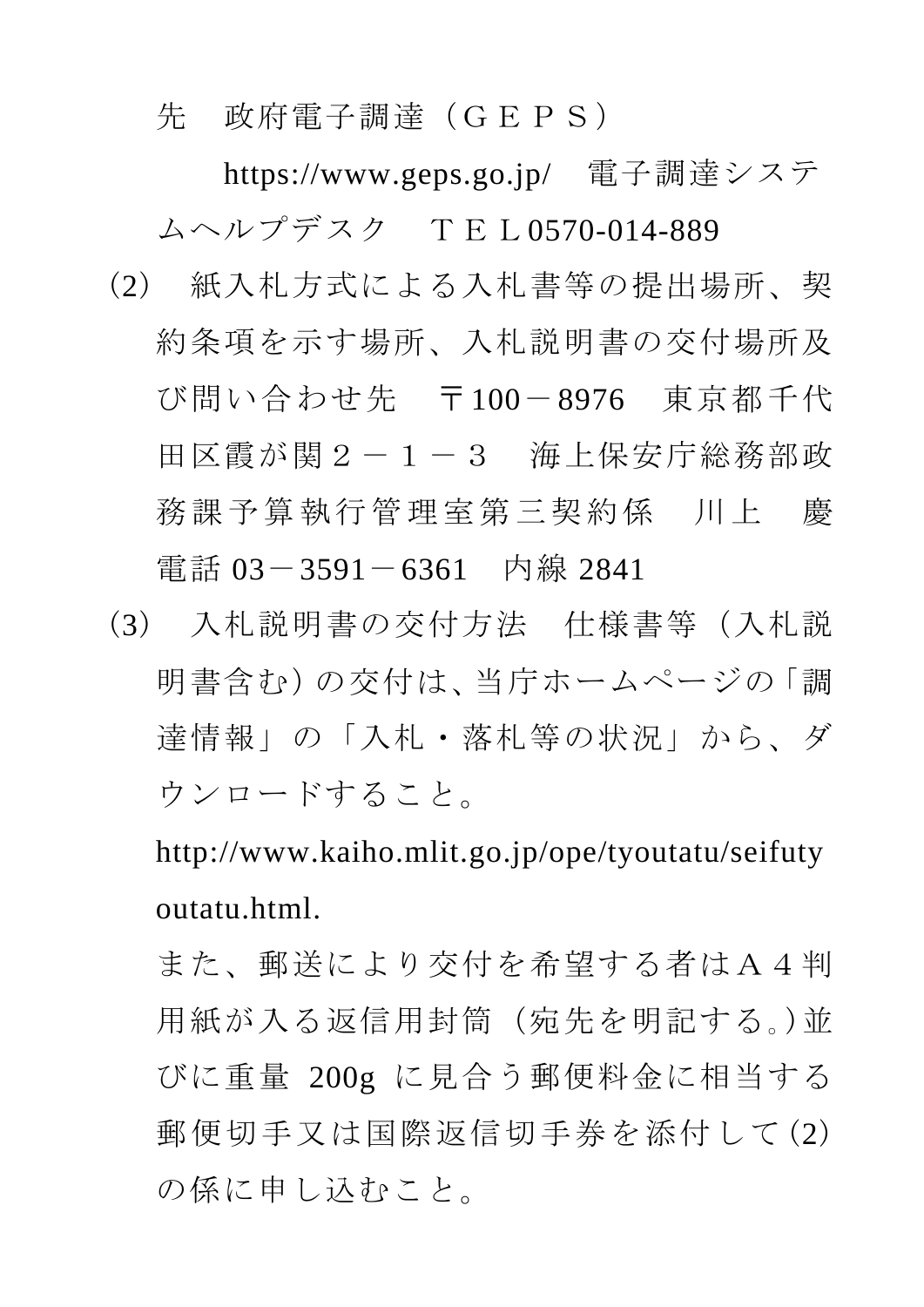(4) 電子調達システム及び紙入札による競争参 加のために必要な証明書等の受領期限

令和元年8月 12 日 17 時 00 分

(5) 電子調達システムによる入札及び紙入札に よる入札書の受領期限

令和元年8月 30 日 17 時 00 分

(6) 開札の日時及び場所

令和元年9月2日 10 時 30 分

場所は海上保安庁入札室

- 4 その他
	- (1) 契約手続において使用する言語及び通貨 日本語及び日本国通貨。
	- (2) 入札保証金及び契約保証金 免除。
	- (3) 入札の無効 本公告に示した競争参加資格 のない者のした入札及び入札に関する条件に 違反した入札。
	- (4) 契約書作成の要否 要。
	- (5) 落札者の決定方法 予算決算及び会計令第 79 条の規定に基づき作成された予定価格の 制限の範囲内で最低価格をもって有効な入札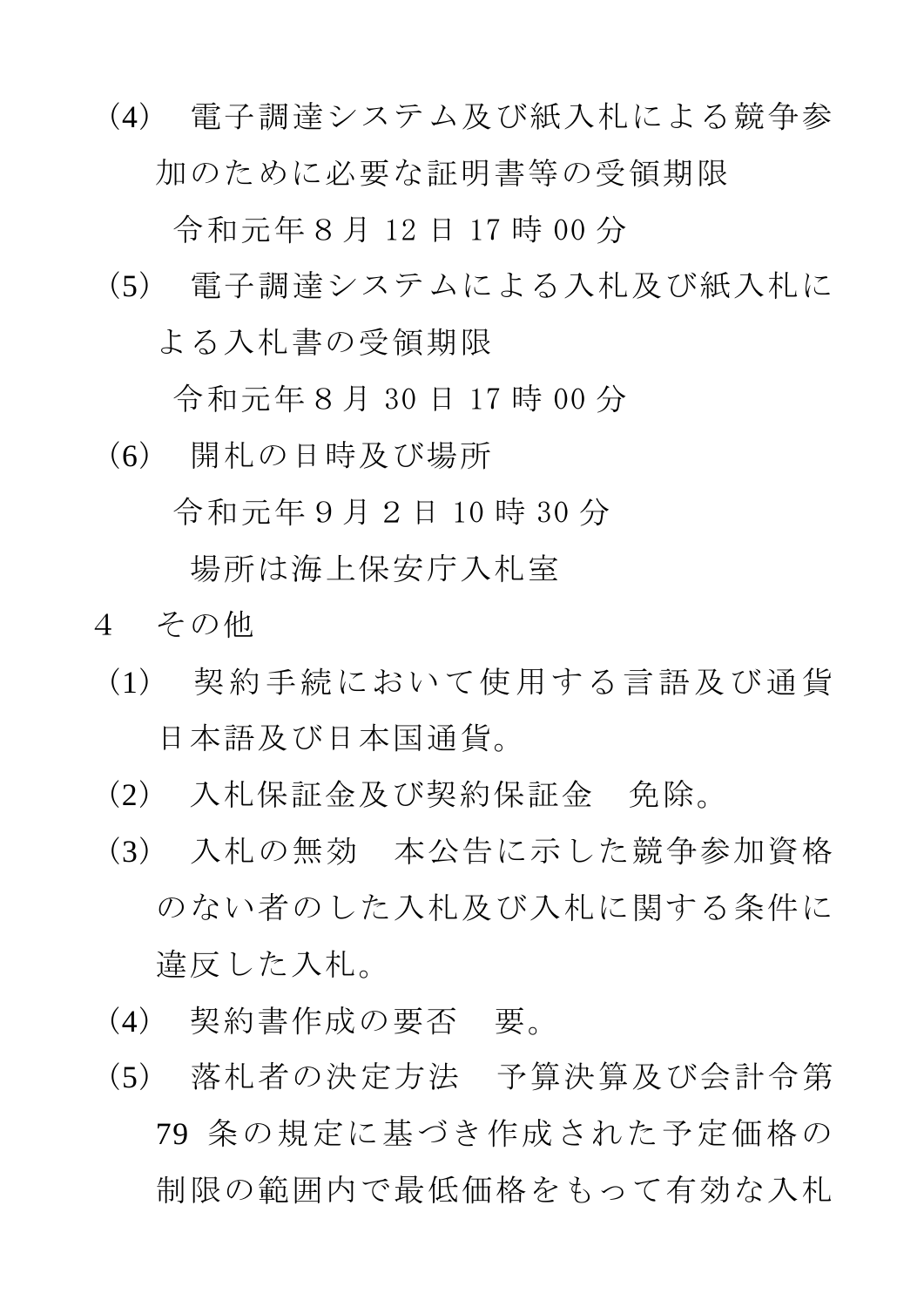を行った者を落札者とする。

- (6) 落札者の決定方法 予算決算及び会計令第 79 条の規定に基づき作成された予定価格の 制限の範囲内で最低価格をもって有効な入札 を行った者を落札者とする。ただし、落札者 となるべき者の入札価格によっては、その者 により当該契約の内容に適合した履行がなさ れないおそれがあると認められるとき、又は その者と契約を締結することが公正な取引の 秩序を乱すこととなるおそれがあって著しく 不適当であると認められるときは、予定価格 の制限の範囲内の価格をもって入札した他の 者から上記方法をもって落札者を決定するこ とがある。
- (7) 手続きにおける交渉の有無 無。
- (8) その他 詳細は、入札説明書による。
- 5 Summary
- (1) Official in charge of disbursement of the procuring entity: Katsuyuki Ichimi, Vice Commandant, Japan Coast Guard.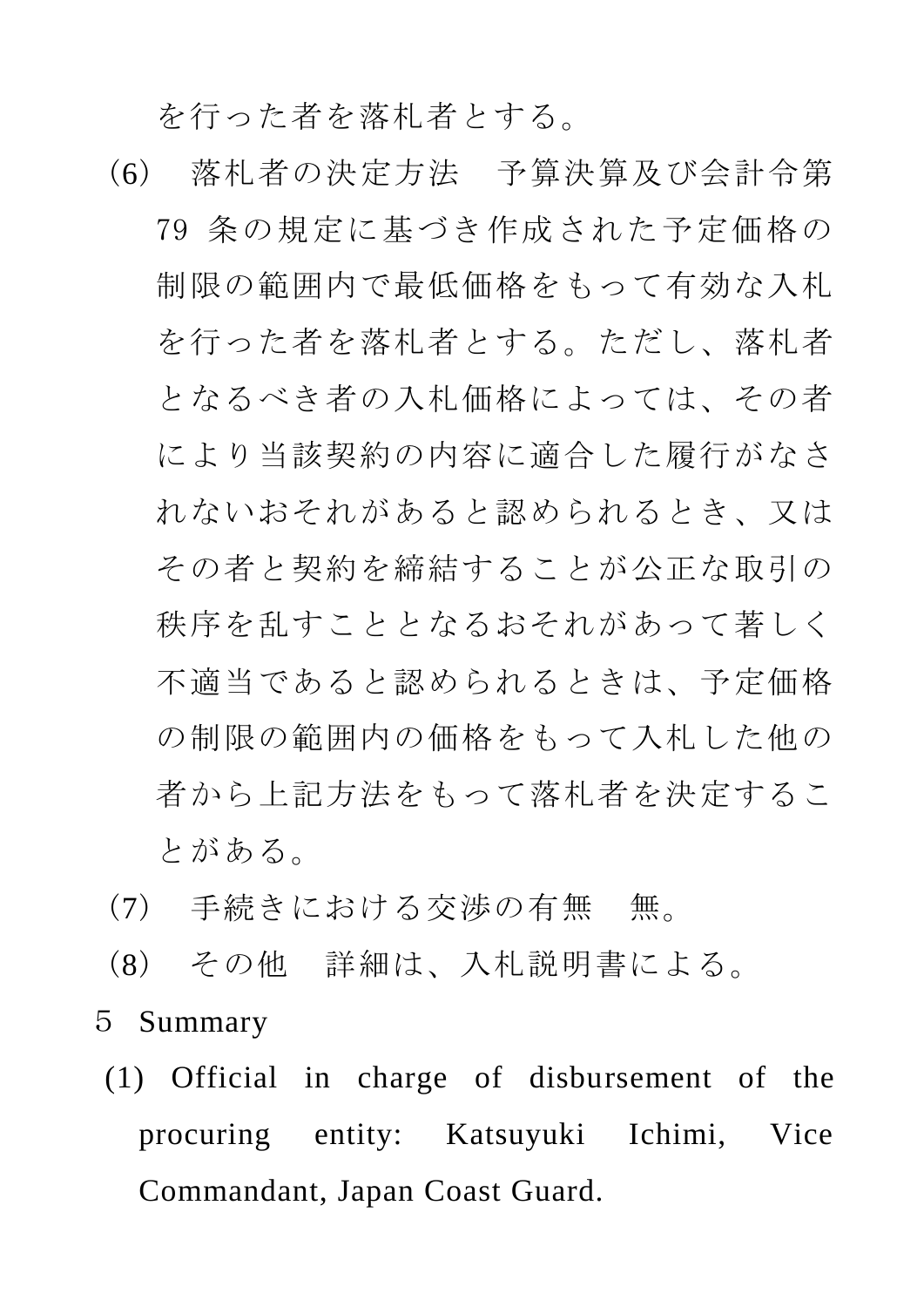- (2) Classification of the products to be procured: 71,27
- (3) Nature and quantity of the products to be Services: Software lease.
- (4) Lease term: 1, October, 2019 through 28, February, 2022.
- (5) Lease place: Hydrographic and Oceanographic Department Office, Japan Coast Guard.
- (6) Qualification for participating in the tendering procedures: Suppliers eligible for participating in the proposed tender are those who shall;
	- i) not come under Article 70 of the Cabinet Order concerning the Budget, Auditing and Accounting. Furthermore, minors, Person under Conservatorship or Person under Assistance that obtained the consent necessary for concluding a contract may be applicable under cases of special reasons within the said clause; ii) not come under Article 71 of the Cabinet Order concerning the Budget, Auditing and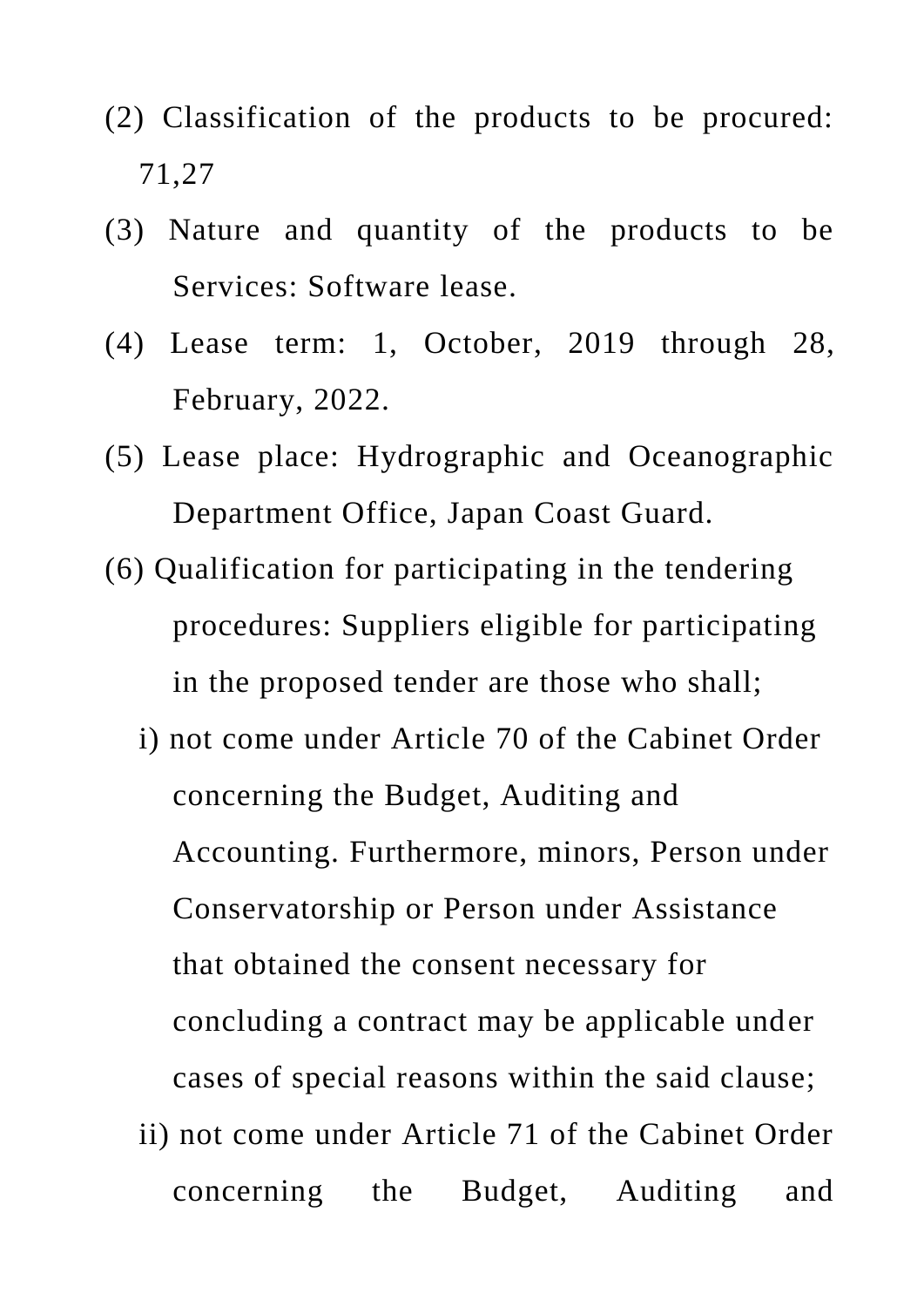Accounting;

- ⅲ) have Grade A or B level of interest in "Selling" or "Service" in Kanto・Koshinetsu area in terms of the qualification for participating in the tenders by the Ministry of Land, Infrastructure, Transport and Tourism(Single qualification for every ministry and agency) in the fiscal years,  $2019 \cdot 2020 \cdot$ 2021.
- ⅳ) The person who is not being suspended from Transactions by the request of the officials in charge of contract.
- ⅴ) not be the business operators that a gangster influences management substantially or the person who has exclusion request from Ministry of Land, Infrastructure, Transport and Tourism is continuing state concerned.
- (7) Time-limit for tender; 17:00, 30, August, 2019.
- (8) Contact point for the notice: Kei Kawakami, 3rd Contract Section, Contract and Accounts Office,